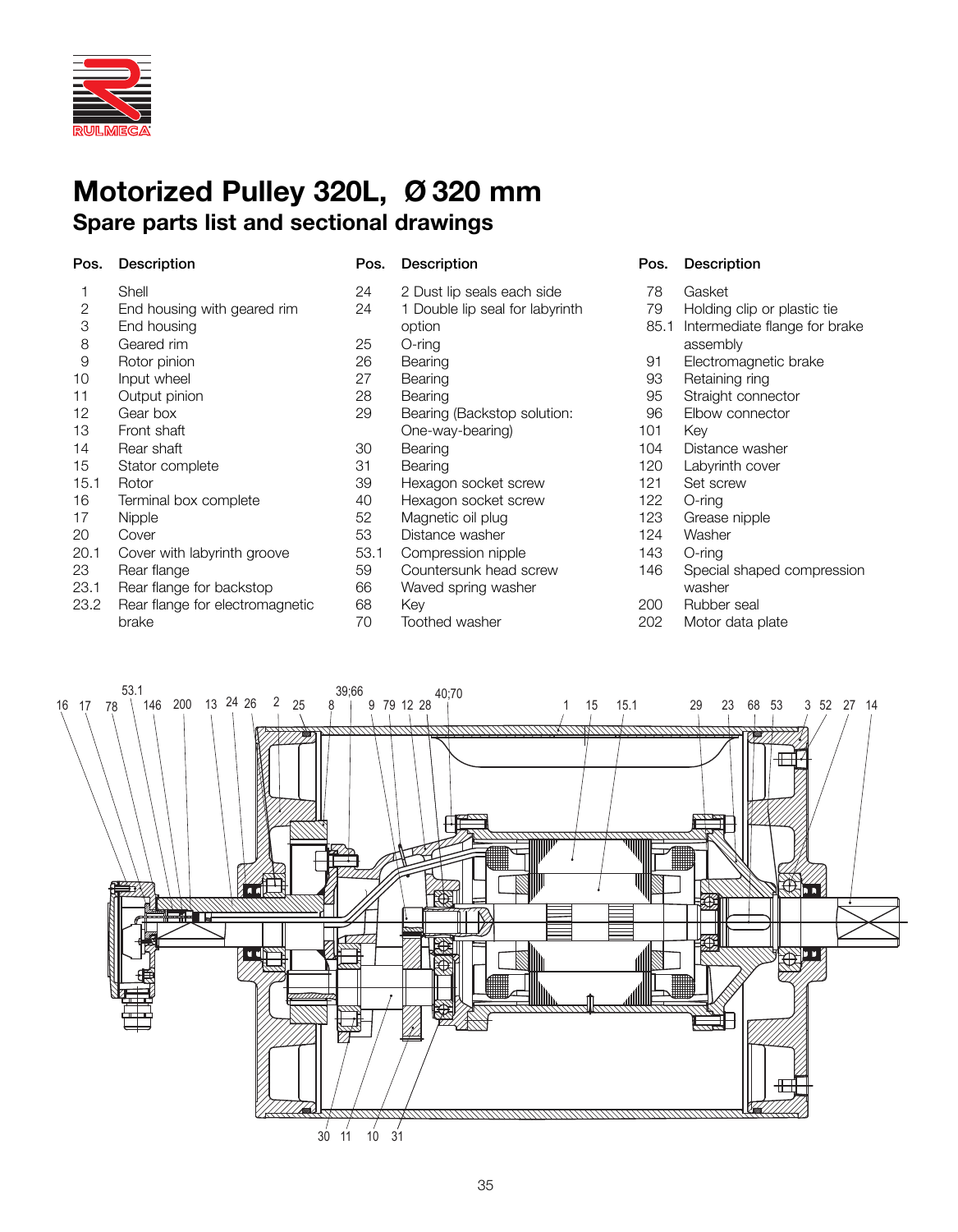

230 24 32 75

 $\overline{2}$  $\mathsf{R}$ 

# **Motorized Pulley 320M, Ø 320 mm Spare parts list and sectional drawings**

| Pos.           | <b>Description</b>             | Pos. | Description                        | P <sub>0</sub> |
|----------------|--------------------------------|------|------------------------------------|----------------|
| 1              | Shell                          | 28   | Bearing                            |                |
| $\overline{2}$ | End housing with geared rim    | 29   | Bearing                            |                |
| 3              | End housing                    | 30   | Bearing                            |                |
| 8              | Geared rim                     | 30   | Bearing                            |                |
| $\Theta$       | Rotor pinion                   | 31   | Bearing                            |                |
| 10             | Input wheel                    | 32   | Retaining ring                     |                |
| 11             | Output pinion                  | 33   | Retaining ring                     |                |
| 12             | Gear box                       | 35   | Retaining ring                     |                |
| 13             | Front shaft                    | 37   | Hexagon head screw                 |                |
| 14             | Rear shaft                     | 43   | Hexagon head screw                 |                |
| 15             | Stator complete                | 44   | Hexagon head screw                 |                |
| 15.1           | Rotor                          | 45   | Hexagon head screw                 |                |
| 16             | Terminal box complete          | 46   | Hexagon head screw                 |                |
| 17             | Nipple                         | 52   | Magnetic oil plug                  |                |
| 20             | Cover                          | 53   | Distance washer                    |                |
| 20.1           | Cover with labyrinth groove    | 53.1 | Compression nipple                 | 1(             |
| 23             | Rear flange                    | 60   | Parallel pin                       | $\mathbf{1}$   |
| 23.1           | Rear flange for backstop/Brake | 64   | Prevailing torque type hexagon nut | 12             |
| 24             | 2 Dust lip seals each side     | 66   | Waved spring washer                | 12             |
| 25             | $O$ -ring                      | 67   | Toothed washer                     | 12             |
| 26             | Bearing                        | 68   | Key                                | 12             |
| 27             | Bearing                        | 69   | Kev                                | 14             |

44<br>60 25 66 35 68 79 81 67

### os. Description

- 70 Toothed washer<br>75 Gasket
- 75 Gasket<br>78 Gasket
- 78 Gaske<mark>t</mark><br>79 Holdino
- 79 Holding clip or plastic tie<br>81 Rotor pinion shaft
- 
- 81 Rotor pinion shaft<br>85 Intermediate flange Intermediate flange for backstop 85.1 Intermediate flange for brake
- assembly
- 90 Backstop<br>91 Electroma
- 91 Electromagnetic brake<br>93 Betaining ring
- 93 Retaining ring<br>94 Hexagon head
- 94 Hexagon head screw<br>95 Straight connector
- Straight connector
- 96 Elbow connector<br>99 Waved spring wa
- Waved spring washer
- 01 Key
- 04 Distance washer<br>20 Labyrinth cover
- 20 Labyrinth cover<br>21 Set screw
- 21 Set screw<br>22 O-ring
- 22 O-ring<br>23 Grease
- 123 Grease nipple<br>143 O-ring
- O-ring
- 146 Special shaped compression washer
- 200 Rubber seal
- 230 Deflection seal



Pos. 52. sealed with plumber sealing tape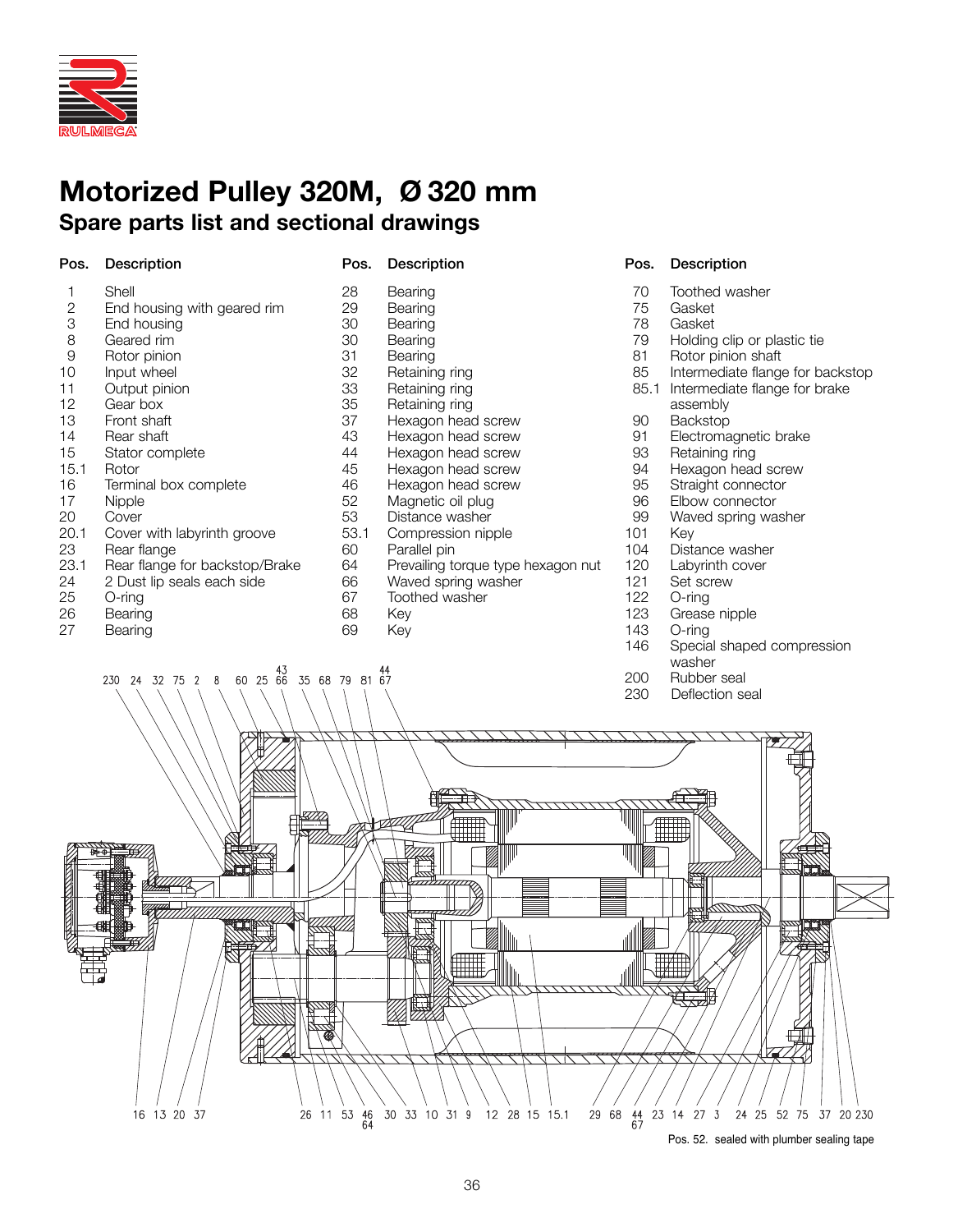

# **Motorized Pulley 320H, Ø 320 mm Spare parts list and sectional drawings**

3 End housing<br>8 Geared rim 8 Geared rim<br>9 Rotor pinion 9 Rotor pinion<br>10 Input wheel Input wheel 11 Output pinion<br>12 Gear box 12 Gear box<br>13 Front shat 13 Front shaft<br>14 Rear shaft 14 Rear shaft<br>15 Stator com 15 Stator complete<br>15.1 Rotor

2 End housing with geared rim<br>3 End housing

Terminal box complete

21.1 Cover with labyrinth groove<br>23 Rear flange Rear flange

Cover with labyrinth groove

1 Shell<br>2 Fnd I

15.1 Rotor<br>16 Termin

17 Nipple<br>20 Cover

20 Cover front side<br>20.1 Cover with labyr

21 Cover – rear side<br>21.1 Cover with labyring

### Pos. Description Pos. Description Pos. Description

91 Electromagnetic brake<br>93 Retaining ring 93 Retaining ring<br>94 Hexagon head 94 Hexagon head screw<br>95 Straight connector 95 Straight connector<br>96 Elbow connector 96 Elbow connector<br>99 Waved spring wa 99 Waved spring washer<br>101 Key

104 Distance washer<br>120 Labyrinth cover 120 Labyrinth cover<br>121 Set screw 121 Set screw<br>122 O-ring 122 O-ring<br>123 Grease

Grease nipple

181 Intermediate pinion<br>182 Distance bushing 182 Distance bushing<br>183 Washer Washer

146 Special compression washer<br>180 Intermediate pinion shaft Intermediate pinion shaft

90 Backstop<br>91 Flectroma

101 Key<br>104 Dist

143 O-ring<br>146 Specia

- 184 Bearing
	- 185 Bearing<br>186 Kev
	- 186
	- 187 Key
	- 188 Retaining ring<br>189 Retaining ring
	- 189 Retaining ring<br>190 Retaining ring
	- 190 Retaining ring<br>191 Retaining ring
	- 191 Retaining ring<br>192 Retaining ring
	- 192 Retaining ring<br>193 Distance was
	- 193 Distance washer<br>194 Set screw
	- 194 Set screw<br>195 Prevailing
	- Prevailing torque type hexagon nut<br>Kev
	- 196
	- 197 Retaining ring<br>198 Distance ring
	- 198 Distance ring<br>199 Bushing (inne
	- Bushing (inner race of the needle roller bearing)
	- 200 Rubber seal
	- 201 Hexagon head screw<br>230 Deflection seal
	- Deflection seal



85.1 Intermediate flange for brake assembly